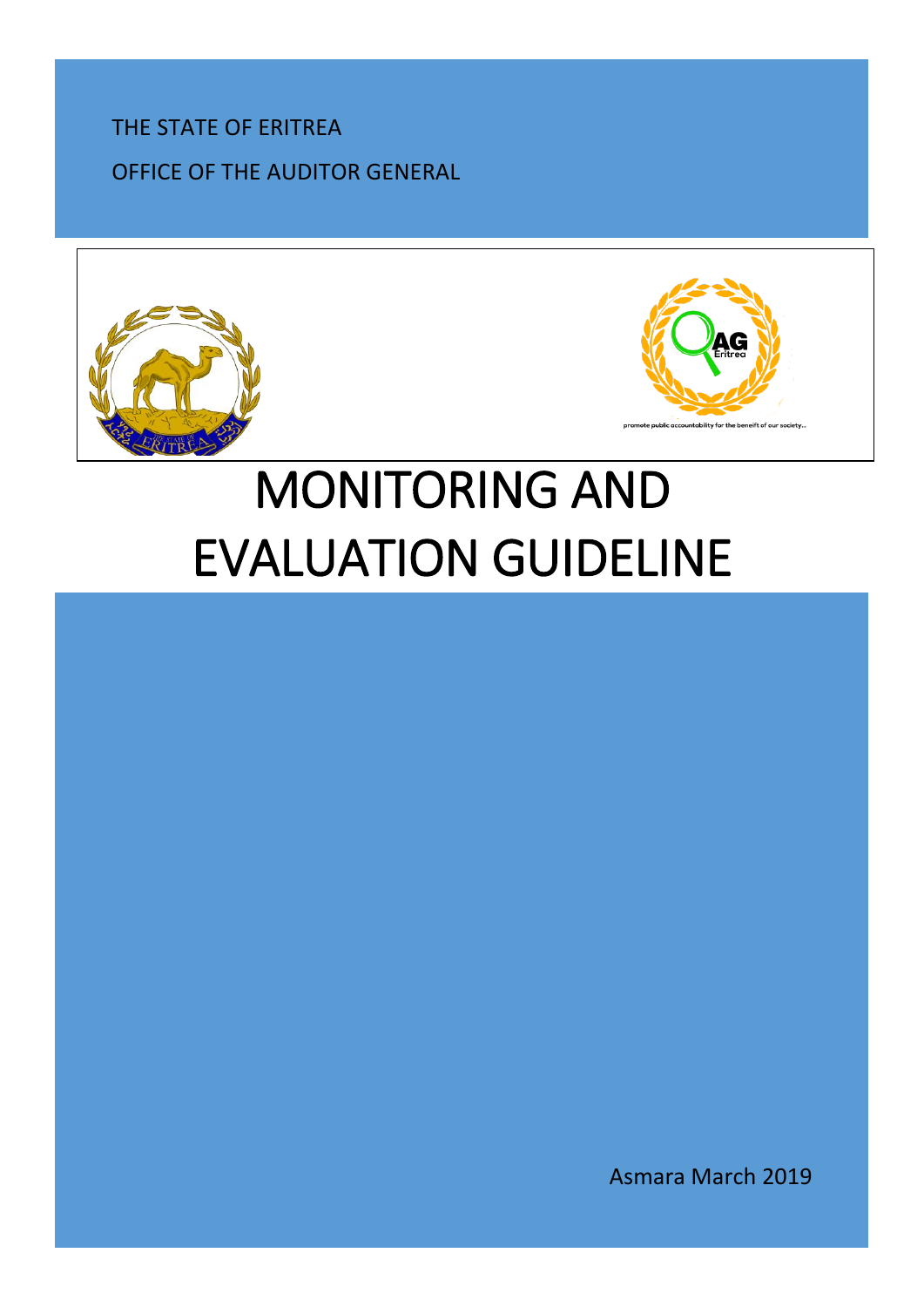# Contents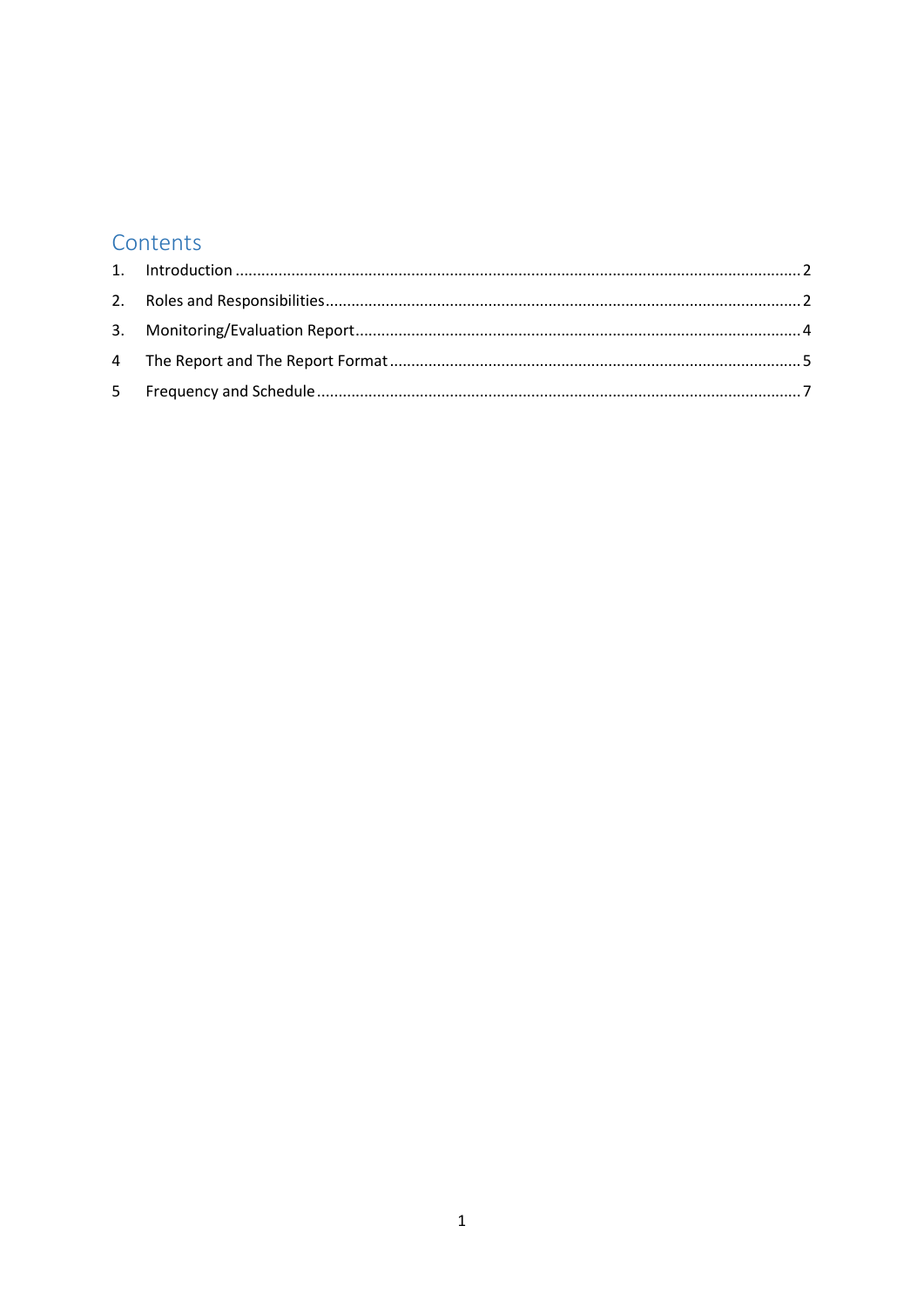#### <span id="page-2-0"></span>**1. Introduction**

With the dynamically growing audit function, there are growing pressures on audit organizations to be more responsive to the demands of internal and external stakeholders for good governance, accountability and transparency, greater development effectiveness, and delivery of tangible results.

INTOSAI Development Initiative (2009) recommends member SAIs to develop a rigorous performance monitoring and evaluation system to measure progress in delivering targets in line with expectations. The Office of the Auditor General (OAG) appreciates the need for a periodic review of its policies, programs and projects. It also recognizes the value and importance of measuring and maximizing its impact which is helpful to ensure effective utilization of resources.

This Monitoring and Evaluation System is prepared to monitor and evaluate the implementation of the strategic plan 2019-2023. In doing so, it aims to facilitate performance monitoring, measurement and reporting so that the senior management is able to receive regular, timely and useful information for effective decisions to be taken (ibid).

#### <span id="page-2-1"></span>**2. Roles and Responsibilities**

The Monitoring and Evaluation System can be seen in light of the overall strategic development process which is helpful to achieve the desired condition under each of the domain areas and to develop the institutional, systems, and people aspects of the OAG (INTOSAI Development Initiative, 2009). The institutional aspect involves the formal legislative framework that defined the OAG, the systems aspect includes enhancing the processes and structures of the OAG and the people aspect involves continuous learning and growth of employees in order to improve their capacity and professional development.

#### *2.1 Management Team (Executive Committee)*

The management team (executive committee) is the highest body regarding monitoring and evaluation chaired by the Auditor General. This team normally holds its meeting monthly and in any time as the need arises. In this meeting, progress regarding implementation of the strategic plan, operational plan, projects and programs under different Departments and Divisions have been discussed and evaluated. The management team (executive committee)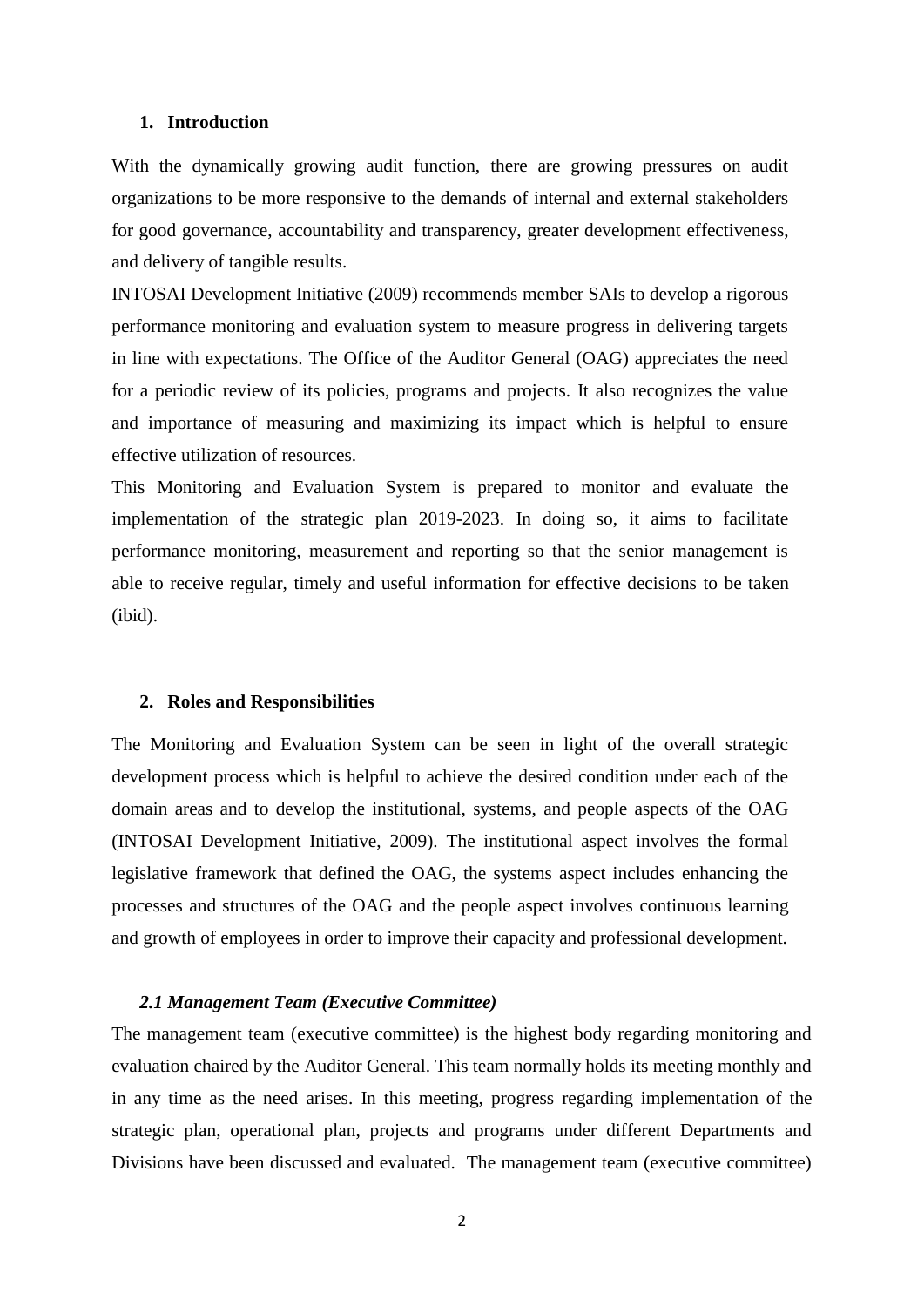also raises problems that are not solved as reported by the SAI –TEAM. The management team (executive committee) comprises of the following members:

- 1. The Auditor General
- 2. Department heads

# *2.2 SAI – TEAM*

The SAI -TEAM is accountable to the Auditor General (AG). The SAI -TEAM is headed by Department/Division head assigned by the AG and holds its meeting every **two weeks** and any time as the need arises. The team comprises of **10** members who represent various departments and divisions of the OAG. The team should have different sub-committees that share the assignments of the SAI -TEAM such as (data collection, monitoring, evaluation and reporting activities) and is responsible to monitor and evaluate the implementation of the strategic plan. Thus the team is expected to:

- Consult with management and staff across the organization to arrive at realistic and manageable performance measures.
- Gather the measures devised by all operational units using the Format for Monitoring and Evaluation (see Table 1).
- Obtain comments regarding the devised measures from the management team and external stakeholders through a workshop or meeting; modify and refine the measures based on the inputs from such activities.
- Distribute the goals and objectives to concerned departments and divisions of the OAG (INTOSAI Development Initiative, 2009).

#### 2.3 **M&E at Departmental and Divisional Level**

The heads of departments and divisions together with members of their staff, should then suggest projects that would be necessary to achieve the gaols and objectives as per the performance measures. In doing so they are expected to:

 List out all projects that can be undertaken to achieve the goal and its objectives including the timeframe for their completion, the resources required and the expected outputs from the projects should be stated.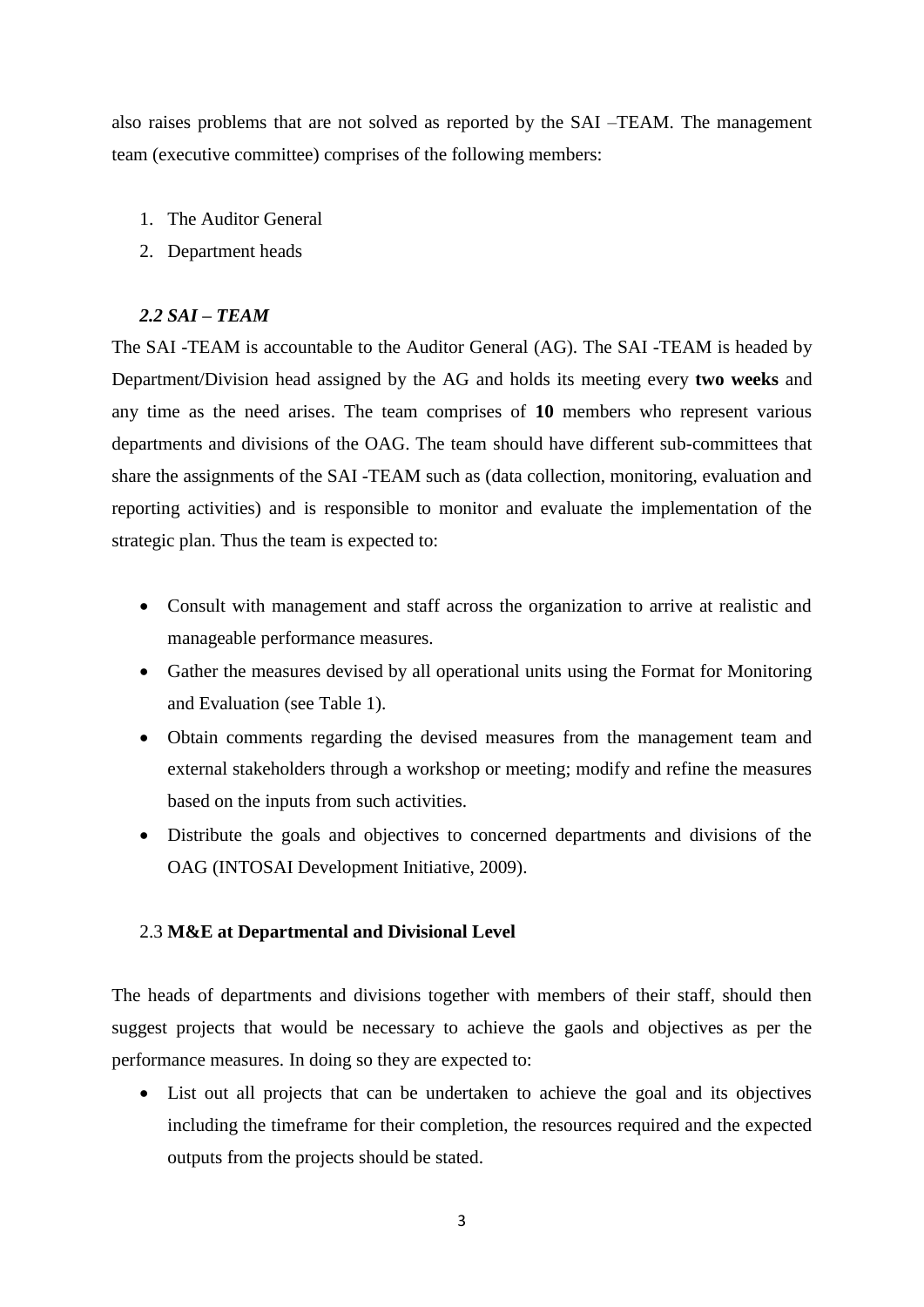- Prioritize listed projects based on degree of impact, resources and urgency.
- Evaluate projects

*Table 1: Format for Monitoring and Evaluation (Logical Framework)*

| Goal:              | The strategic goal as stated within the strategic plan.                         |             |                      |                    |     |                |  |  |
|--------------------|---------------------------------------------------------------------------------|-------------|----------------------|--------------------|-----|----------------|--|--|
| Objective          | The planned objective designed to achieve the desired goal as stated within the |             |                      |                    |     |                |  |  |
|                    | strategic plan.                                                                 |             |                      |                    |     |                |  |  |
| <b>Performance</b> | <b>Planned</b>                                                                  | Actual      | Level of Achievement | <b>Reasons</b>     | for | <b>Actions</b> |  |  |
| Aspect             | <b>Performance</b>                                                              | Performance | (over/               | <b>Performance</b> | if  | <b>Planned</b> |  |  |
|                    |                                                                                 |             | achieved/under)      | under/over         |     |                |  |  |
|                    |                                                                                 |             |                      | achievement        |     |                |  |  |
| Input              |                                                                                 |             |                      |                    |     |                |  |  |
| Activities         |                                                                                 |             |                      |                    |     |                |  |  |
| Output             |                                                                                 |             |                      |                    |     |                |  |  |
| <b>Outcomes</b>    |                                                                                 |             |                      |                    |     |                |  |  |
| Impact             |                                                                                 |             |                      |                    |     |                |  |  |

*Note:* - this format serves for one strategic objective.

**Key: - Inputs:** quantifiable resources going into your activities.

**Activities:** the activities going to be undertaken to achieve the objectives (refers for both M&E frameworks)

**Output:** immediate results either services provided or products produced (refers for both M&E frameworks)

**Outcomes:** indicate to what degree is the objective achieved and its effect towards the goal (refers for evaluation framework only)

**Impact:** relate its impact towards the vision and mission of the organization (refers for evaluation framework only)

### <span id="page-4-0"></span>**3. Monitoring/Evaluation Report**

The SAI -TEAM need to select and assign amidst its members any person/sub-committee who is responsible to collect data and write the Monitoring or Evaluation Report.

### **3.1 Data Collection**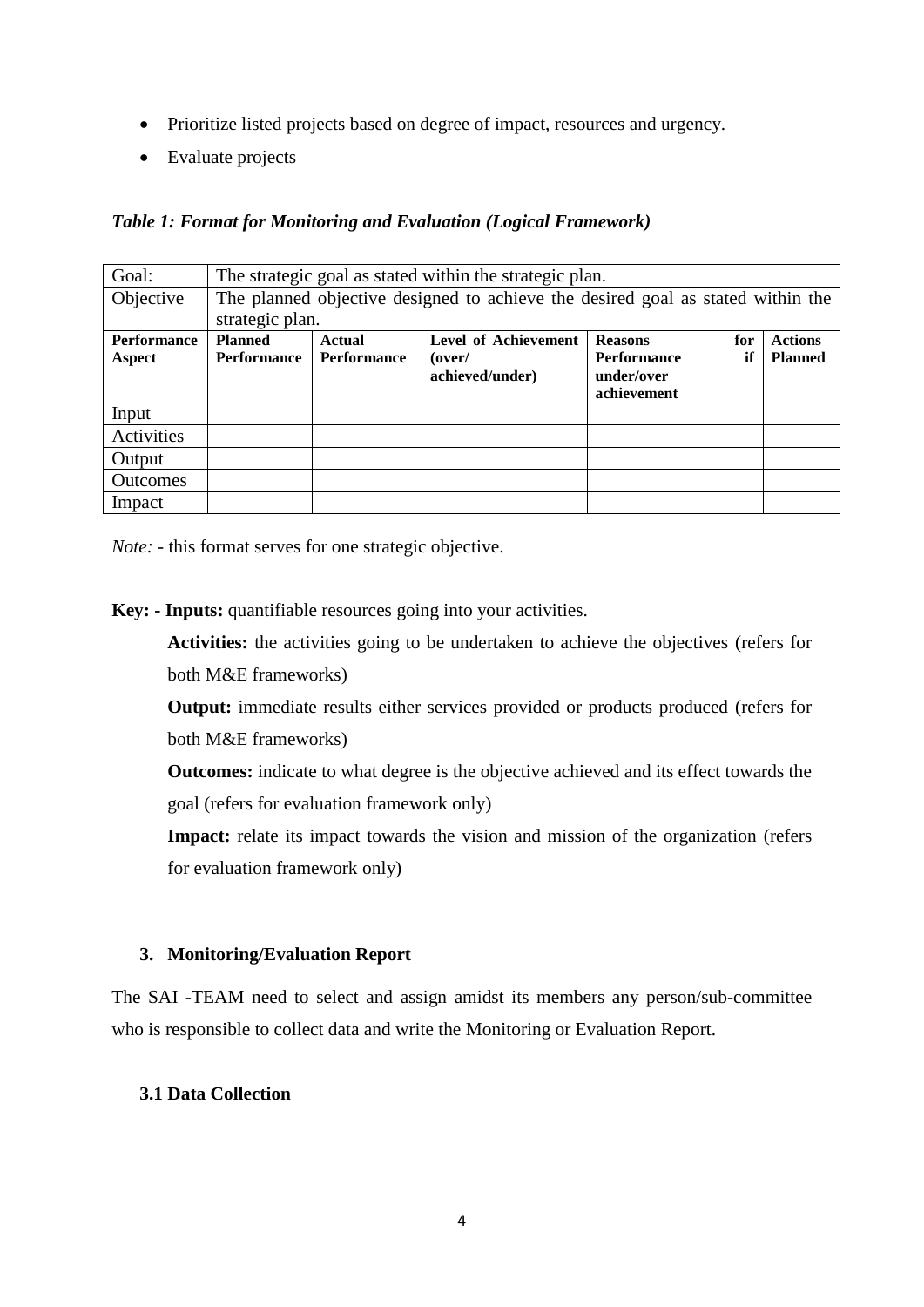The SAI -TEAM need to assign a person/sub-committee who is responsible to conduct monitoring and evaluation, the person/sub-committee who is assigned to monitor and evaluate, should use two or more than two methodologies as listed below, in accordance with the needs and importance. Using two or more methodologies will help to triangulate the data which is helpful to achieve a higher degree of validity and credibility.

- **Meetings:** Neither the OAG nor its departments exist entirely on their own. As such regular and formal meetings with employees, stakeholders and partners important method of bringing people together communicate and inform thereby to make concerned individuals feel involved, to create team spirit, to generate new ideas, and to analyze and solve problems.
- Direct Observation Method: This method should be used chiefly to monitor and evaluate the accomplishment in which quantitative or qualitative changes occur.
- **Semi**‐**structured Interviews:** This is a participatory method; it should be used to find out the reason behind change and to find out the facts from direct observation.
- **Focus Group:** This participatory method should be used in order to involve selective stakeholders related to the project.
- **Questionnaire and Survey Method:** This participatory method should be used inorder to involve many stakeholders related to the project.

### *3.2 Documentation*

Every monitoring and evaluation activity performed by the SAI –TEAM should be well documented and supported by adequate evidence.

### <span id="page-5-0"></span>**4 The Report and The Report Format**

### **4.1 Monitoring Report**

After monitoring is conducted, the report is expected to discuss whether the intermediate inputs, activities, outputs and outcomes are achieved or not. In addition the monitoring report will:

- Explain the assumptions regarding the environment whether it is still valid or not
- Identify causes for major differences and possibility to overcome the causes
- Propose required adjustments, corrective or preventive actions for the observed variances or deviations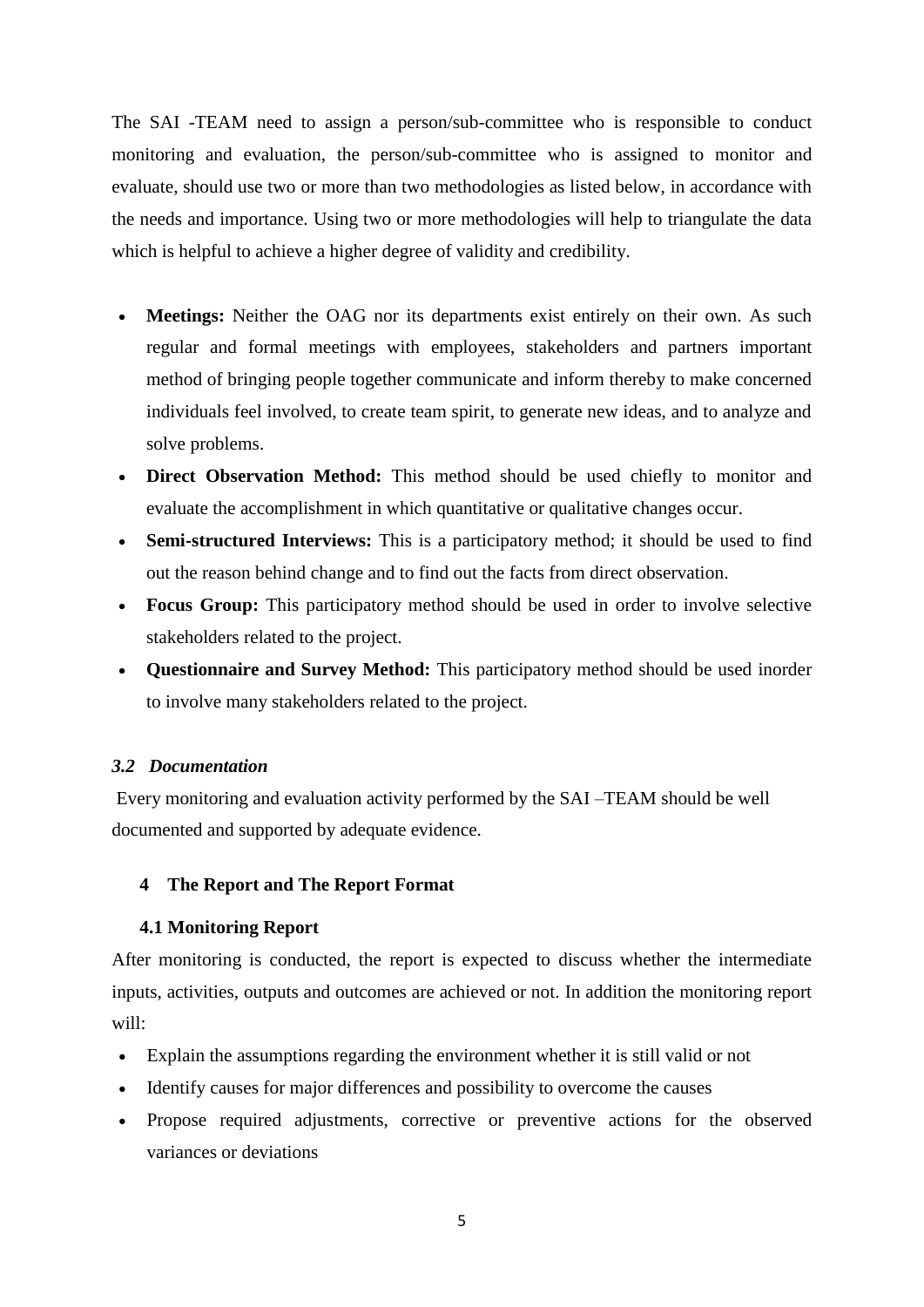# **4.2 The Report Format**

The Format for Monitoring should be accompanied by additional Report Format that includes the following information:

- 1. Attention (to the Auditor General)
- 2. Summary
- 3. Background
- 4. Objective
- 5. Method of Data Collection and the instruments used
- 6. Sources of Information
- 7. Findings of Monitoring
- 8. Main problems, suggestions for solution and planning for implementation of the suggestion (works to be done, the responsible department/division or individual along with the time frame of completion)
- 9. Conclusion
- 10. List of the SAI -TEAM and their signature
- 11. Appendix (Format for monitoring and evaluation)

# **4.3 Evaluation Report**

After evaluation is conducted, the report is expected to comprise:

- To what degree have the intended results been achieved
- Define the root cause in case of gaps in achievement of the desired results,
- Define the success stories (what worked well), in cases of good performance and timely completion
- What are the lessons learnt for the future action and good performance

### **4.4 The Report Format**

The Format for Evaluation should be accompanied by additional Report Format that includes the following information:

- 1. Attention (to the auditor general)
- 2. Executive Summary
- 3. Evaluation Framework (Objective, Strategy, Role, Time, Evaluator)
- 4. Evaluation logical frame and descriptive summary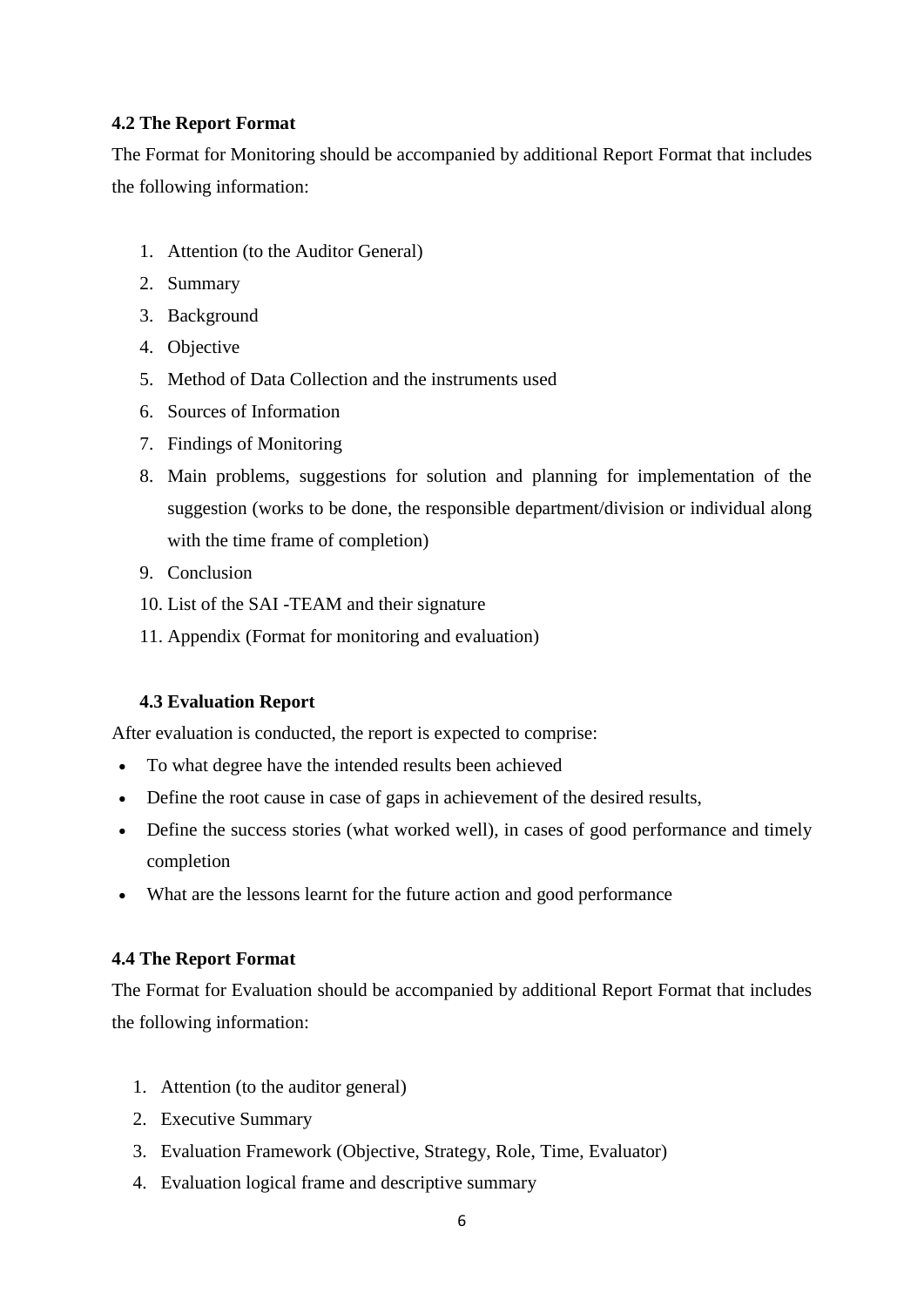- 5. Findings of every approach being evaluated
	- Efficiency: the extent to which results have been delivered with the least costly resources possible
	- Effectiveness: the extent to which an objective has been achieved or how likely it is to be achieved
	- Relevance: the extent to which the activity is suited to organizational, national and international standards and best practices.
	- Impact: results include direct programme outputs, short- and medium-term outcomes, and progress toward long- term impact towards the achievement OAG's vision and mission
	- Sustainability: the likelihood of an intervention to continue to deliver benefits for an extended period of time after completion.
- 6. Conclusion
	- Summary of the findings, lessons learnt  $&$  suggestions
	- Use of findings for management
	- Significance of evaluation plan
- 7. Changes made in the implementation model at different periods

### <span id="page-7-0"></span>**5 Frequency and Schedule**

## **5.1 Monitoring**

The SAI -TEAM should monitor the implementation of the strategic and operational plan within the allocated timeframe. The SAI -TEAM is responsible to carry out the monitoring process **quarterly.** It is also expected to submit the monitoring results within 10 working days of the next quarter.

#### **5.2 Evaluation**

The SAI -TEAM should evaluate the implementation process of the strategic plan as follows: Initial stage: after marketing activities are carried out and operational plan is developed, arrangement should be made to conduct evaluation regarding the significance of the project. At this stage, the SAI -TEAM main concern should be change management.